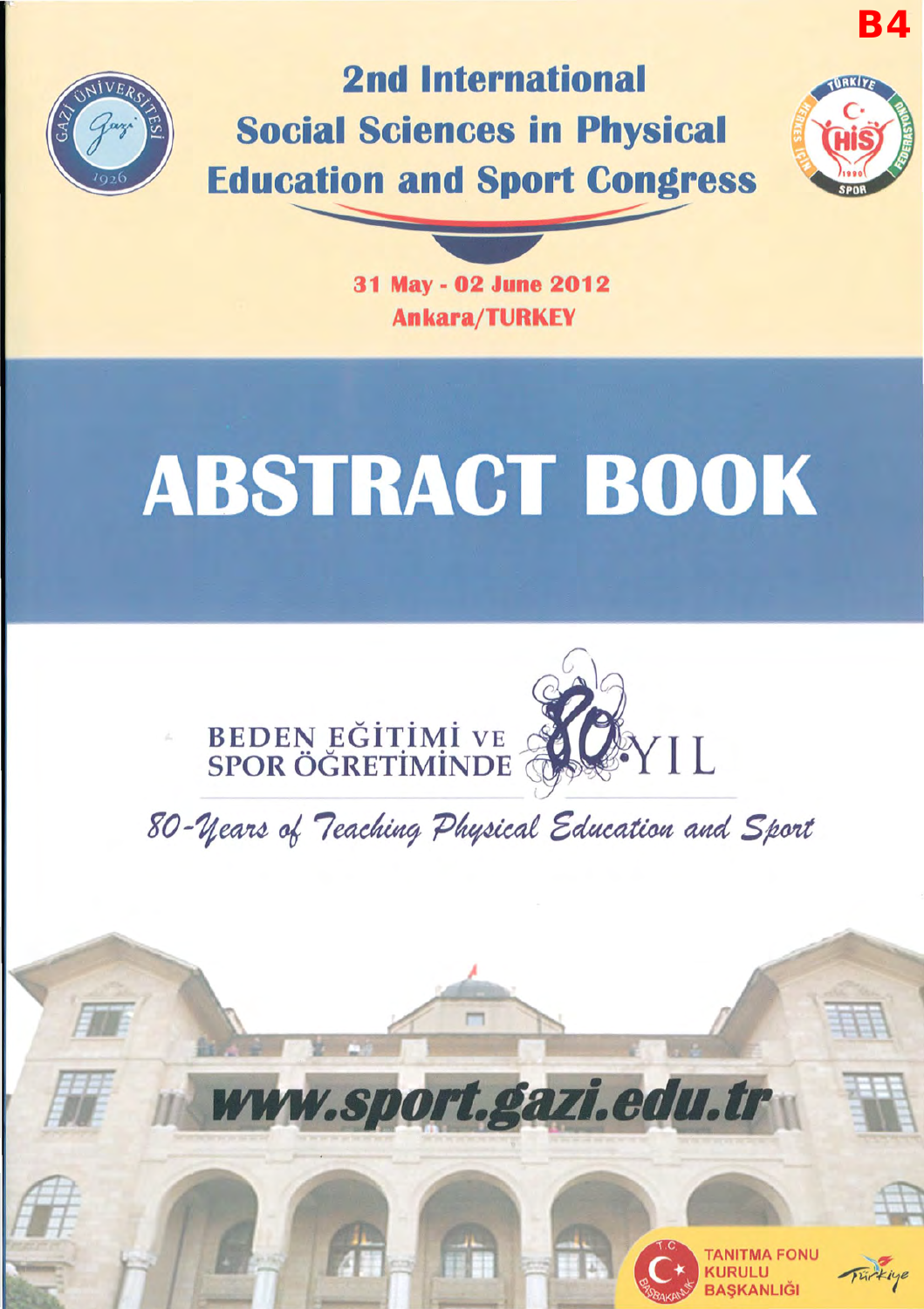#### **INVITED SPEAKERS**

Prof. Dr. Christoph BREUER GER Prof. Dr. GUnter A. PILZ GER Prof. Dr. GUnter AMESBERGER **AUT**  Prof. Dr. Josef HACKFORTH GER Prof. Dr. Manfred LAMMER GER Prof. Dr. Emanuele ISiDORi ITA Ph. D. Ferhan KONUKMAN USA Prof. Dr. Robert SCHNEIDER USA Prof. Dr. Iva JIRASEK CZ Doc.Dr. Nejla GÜNAY TUR Dr. Omit KESiM TUR Erdogan ARIPINAR TUR

#### **SCIENTIFIC COMMITTEE**

Dr. Kemal TAMER TUR (President) Dr. A. Emre EROL TUR Dr. AL-WATIAR, Nadhim IRQ Dr. Arslan KALKAVAN TUR Dr. Atilla ERDEMLi TUR Dr. Azmi YETiM TUR Dr. Birol DOGAN TUR Dr. Canan KOCA ARITAN TUR Dr. Christoph BREUER GER Dr. Dana BADAU ROM Dr. Daniela DASHEVA BUL Dr. Dilara Sevimay OZER TUR Dr. Dilsad MİRZEOĞLU TUR Dr. Emanuele ISIDORI ITA Dr. Emin KURU TUR Dr. Erdal ZORBA TUR Dr. Erkut KONTER TUR Dr. F. Filiz COLAKOĞLU TUR Dr. Fatih YENEL TUR Dr. Ferman KONUKMAN USA Dr. Gazanfer DOGU TUR Dr. GEORGIADIS, Konstantinos GRE Dr. GEVAT, Cecilia ROM

Hasan GERCEKER TUR Kismet ERKINER TUR Prof. Dr. A.Azmi YETiM TUR Prof. Dr. Atilla ERDEMLi TUR Prof. Dr. Birol DOGAN TUR Prof. Dr. Erdal ZORBA TUR Prof. Dr. Glyasettin DEMiRHAN TUR Prof. Dr. Hasan KASAP TUR Prof. Dr. ibrahim YILDIRAN TUR Prof. Dr. Kemal TAMER TUR Prof. Dr. M.Akif ZiYAGiL TUR Prof. Dr. Özbay GÜVEN TUR Prof. Dr. Suat KARAKÜCÜK TUR Prof. Dr.Daniela DASHEVA

Dr. Giyasettin DEMİRHAN TUR Dr. GUner EKENCi TUR Dr. Günter A. PILZ GER Dr. Günter AMESBERGER AUT Dr. Hasan ASADI IRN Dr. Hasan KASAP TUR Dr. Hatice CAMLIYER TUR Dr. Hülya AŞÇI TUR Dr. Iva JIRASEK CZ Dr. ibrahim CiCiOGLU TUR Dr. ibrahim YILDIRAN TUR Dr. Josef HACKFORTH GER Dr. Kadir GÖKDEMİR TUR Dr. Kairat ZAKiRYANOV KAZ Dr. Kanat CANUZAKOV KGZ Dr. M. Levent iNCE TUR Dr. M .Akif ZiYAGiL TUR Dr. Mahmood GOUDARZi IRN Dr. Manfred LAMMER GER Dr. Mehmet GÜÇLÜ TUR Dr. Mehmet GUNAY TUR Dr. Metin KAYA TUR Dr. Metin YAMAN TUR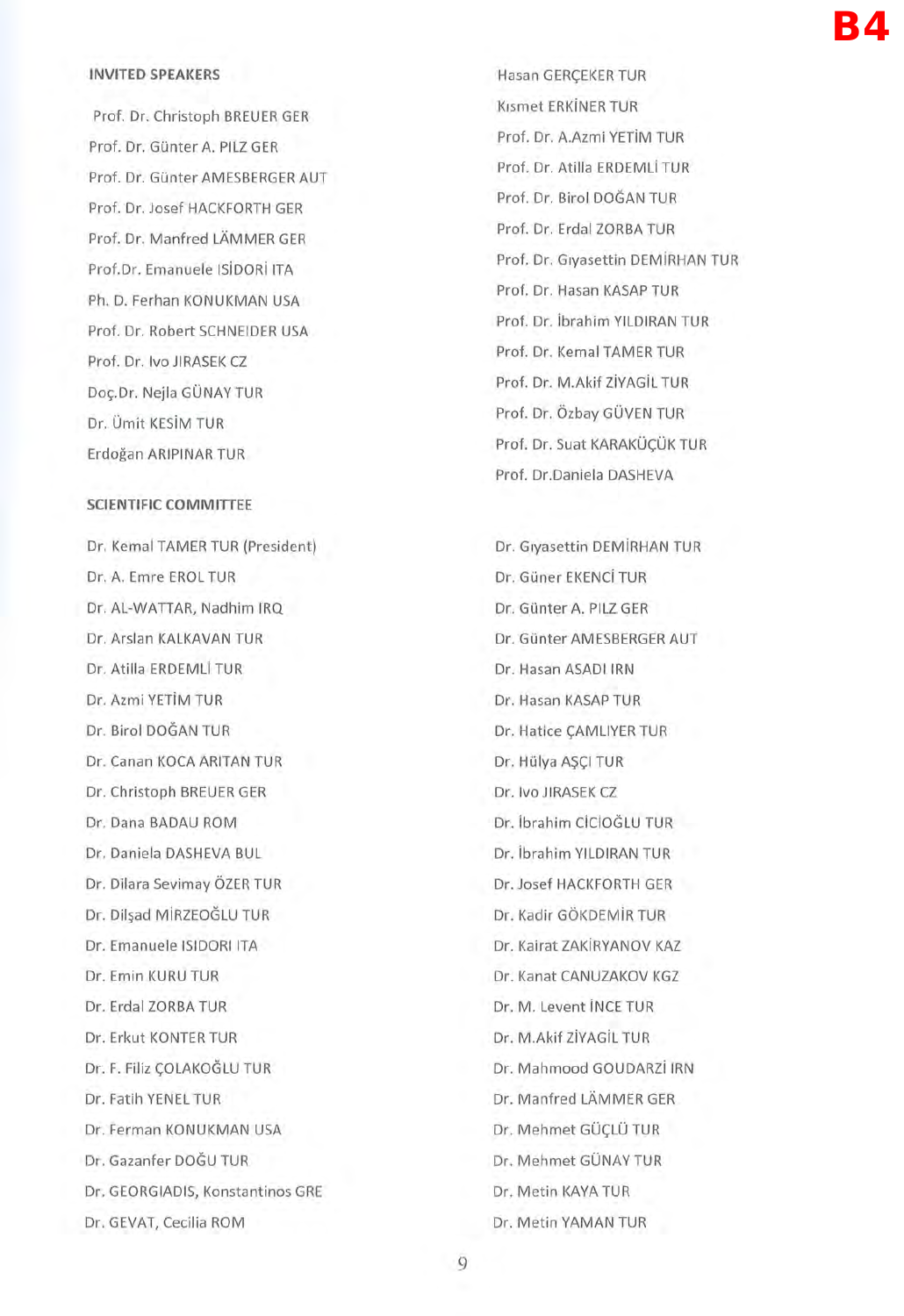Dr. Mirela DAMiAN ROM Dr. Muhsin HAZAR TUR Dr. Murat Sadullah ÇEBİ TUR Dr. Müslim BAKIR TUR Dr. Nefise BULGU TUR Dr. Nevzat MiRZEOGLU TUR Dr. Omer \$ENEL TUR Dr. Özbay GÜVEN TUR Dr. Peter BONOV BUL Dr. Rasim KALE TUR Dr. Razvan ENOiu ROM Dr. Reza RAJABi IRN Dr. Robert C. SCHNEIDER USA Dr. Sami MENGOTAY TUR Dr. Sema ALAY TUR Dr. Semiyha DOLA\$IR TUNCEL TUR Dr. Settar KOÇAK TUR Dr. Seydi KARAKU\$ TUR Dr. Suat KARAKÜÇÜK TUR Dr. \$efik TiRYAKi TUR Dr. Tayfun AMMAN TUR Dr. Turgay BİÇER TUR Dr. Omit KESiM TUR Dr. Yalçın TAŞMEKTEPLİGİL TUR Dr. Yaşar ÖZBAY TUR